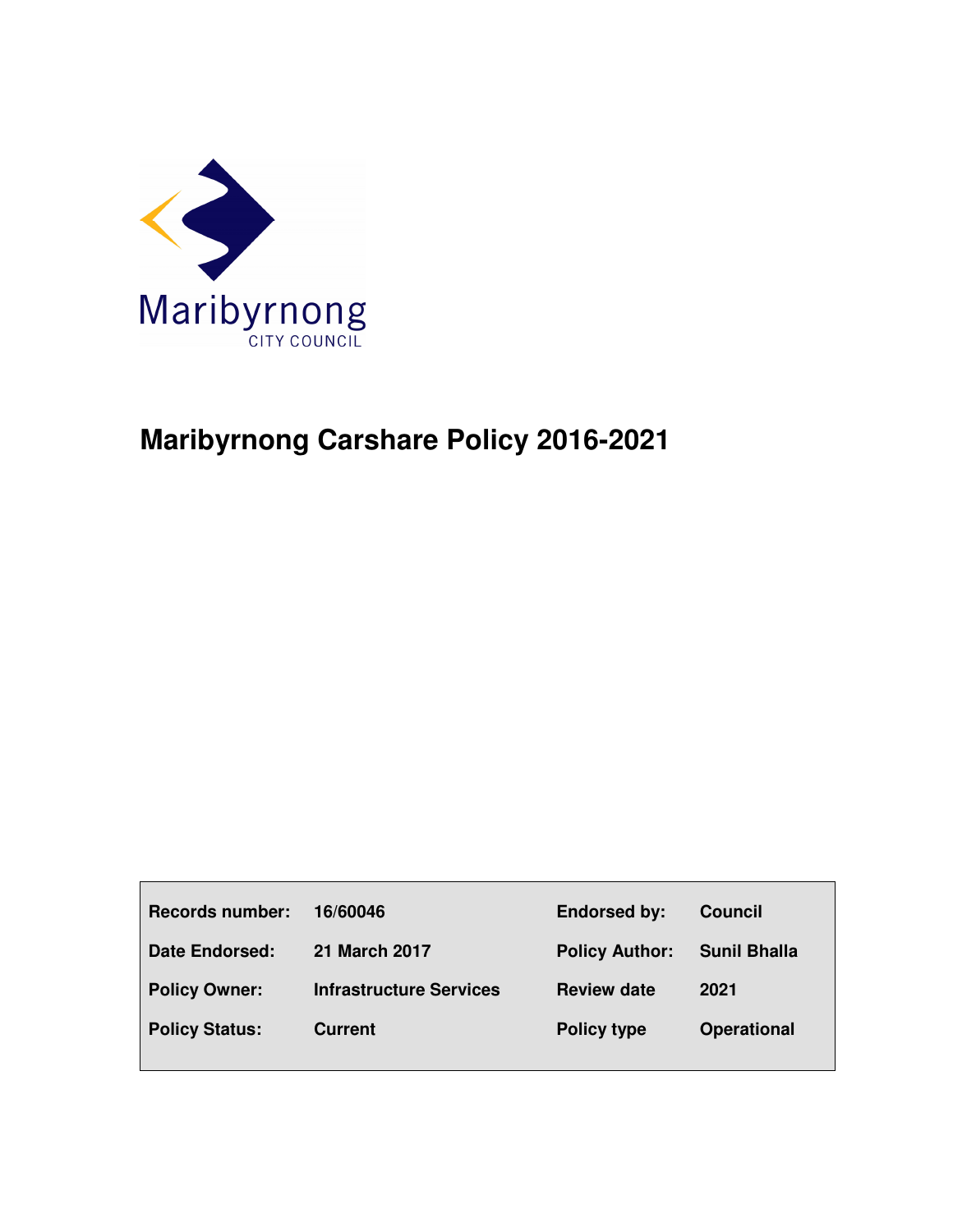

# **Table of Contents**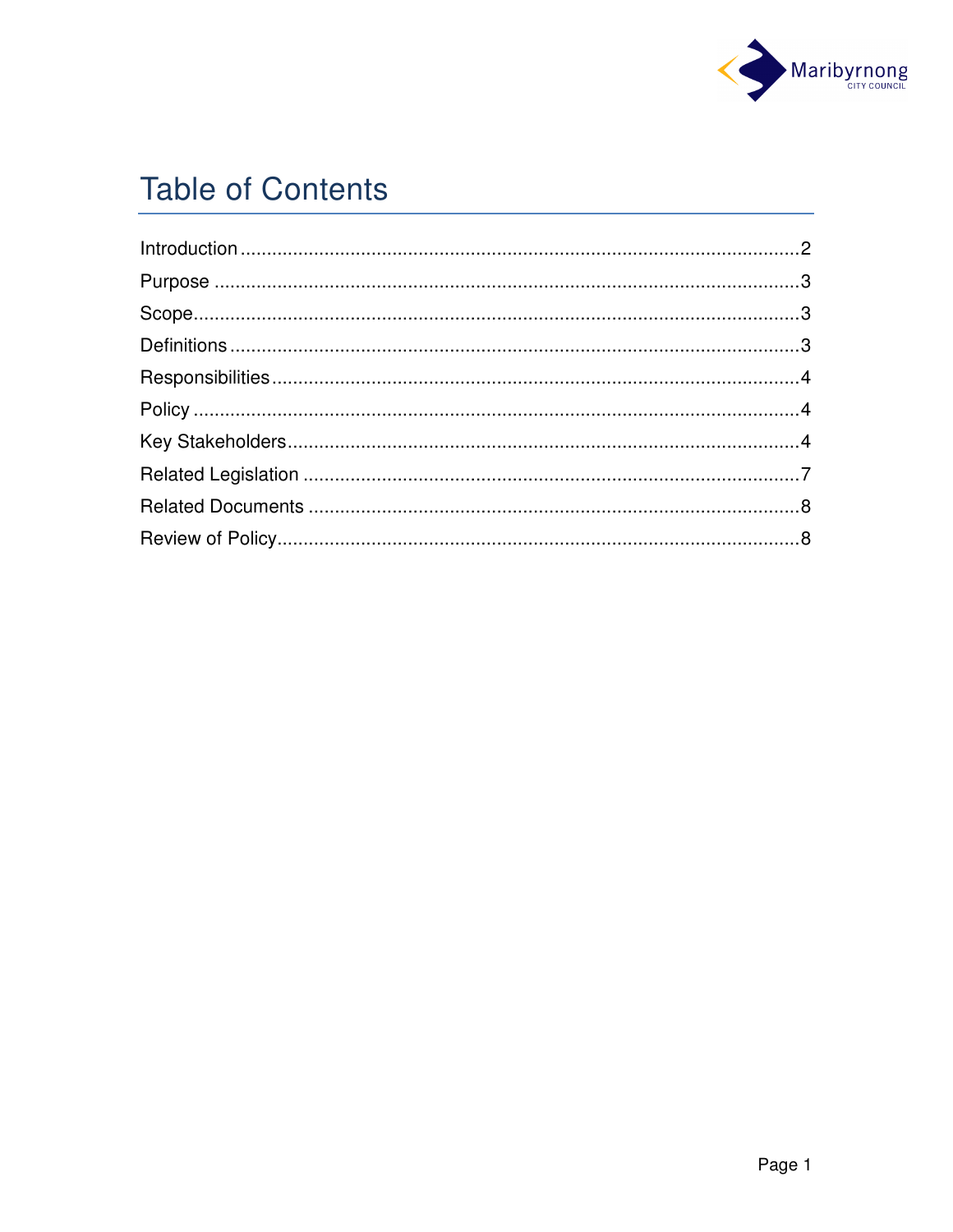

## **Introduction**

Carshare is an innovative form of transport that allows people to hire vehicles on demand for short periods of time, via a telephone or internet booking service. The vehicles are parked in dedicated bays and are accessible to members at any time of the day or night. Members benefit from the flexibility of having access to a private vehicle without having to pay the fixed cost associated with owning a car.

Independent industry research indicates that each carshare vehicle can replace up to 10 privately owned vehicles<sup>1</sup> and can therefore assist in reducing traffic congestion, parking demand, and greenhouse gas emissions.

Carshare is most suited to locations with medium-high population density, mixed land uses, good access to public transport, and provisions for walking and cycling; and where there are high levels of traffic congestion and car parking problems.

The Maribyrnong Integrated Transport Strategy supports the use of carshare as a form of sustainable transport, along with walking, bike riding and use of public transport. Council, through the Maribyrnong Council Plan 2013-17, is committed to delivering the following wellbeing outcome:

"Accessible, affordable and safe transport options for all community members that encourage sustainable and active transport around the municipality."

Additionally two strategic objectives of the Council Plan are:

1. Transport

l

"We will plan and advocate for a functional, sustainable and safe, bike and pedestrian friendly transport and traffic management system that meets the community's needs."

2. Environmental Sustainability

"In partnership with our community and stakeholders we will educate and promote environmental sustainability"

<sup>1</sup> 2014 City of Melbourne Carshare Review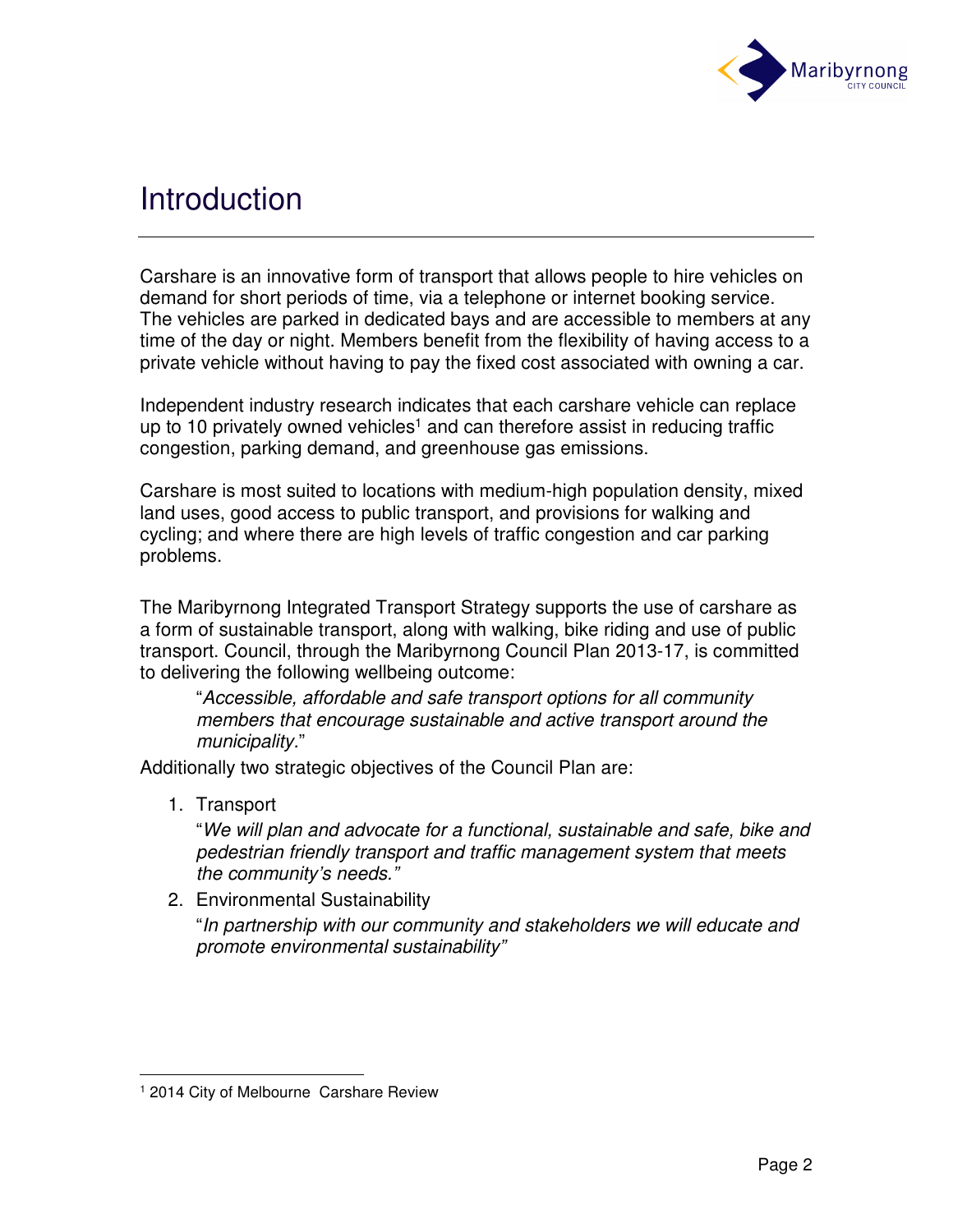

## Purpose

To provide a decision making framework to ensure the efficient and effective operation of the carshare service and to guide the allocation and use of available and appropriate parking spaces.

## Scope

- The policy will apply to the City of Maribyrnong and be administered by the Civil Design and Transport and Parking and Local Laws Departments of Council.
- The policy issues are the eligibility of car share operators, the provision of car share bays, the criteria for location of car share bays, carshare fees, application requirements and cancellation procedures.
- From a community perspective the policy will apply to carshare members.

## **Definitions**

States key word/abbreviation with definitions

| <b>Term</b> | <b>Definition</b>                                                                                                                                             |
|-------------|---------------------------------------------------------------------------------------------------------------------------------------------------------------|
| Carshare    | A system where Carshare vehicles are<br>parked in dedicated bays and are<br>accessible to members at any time via<br>a telephone or internet booking service. |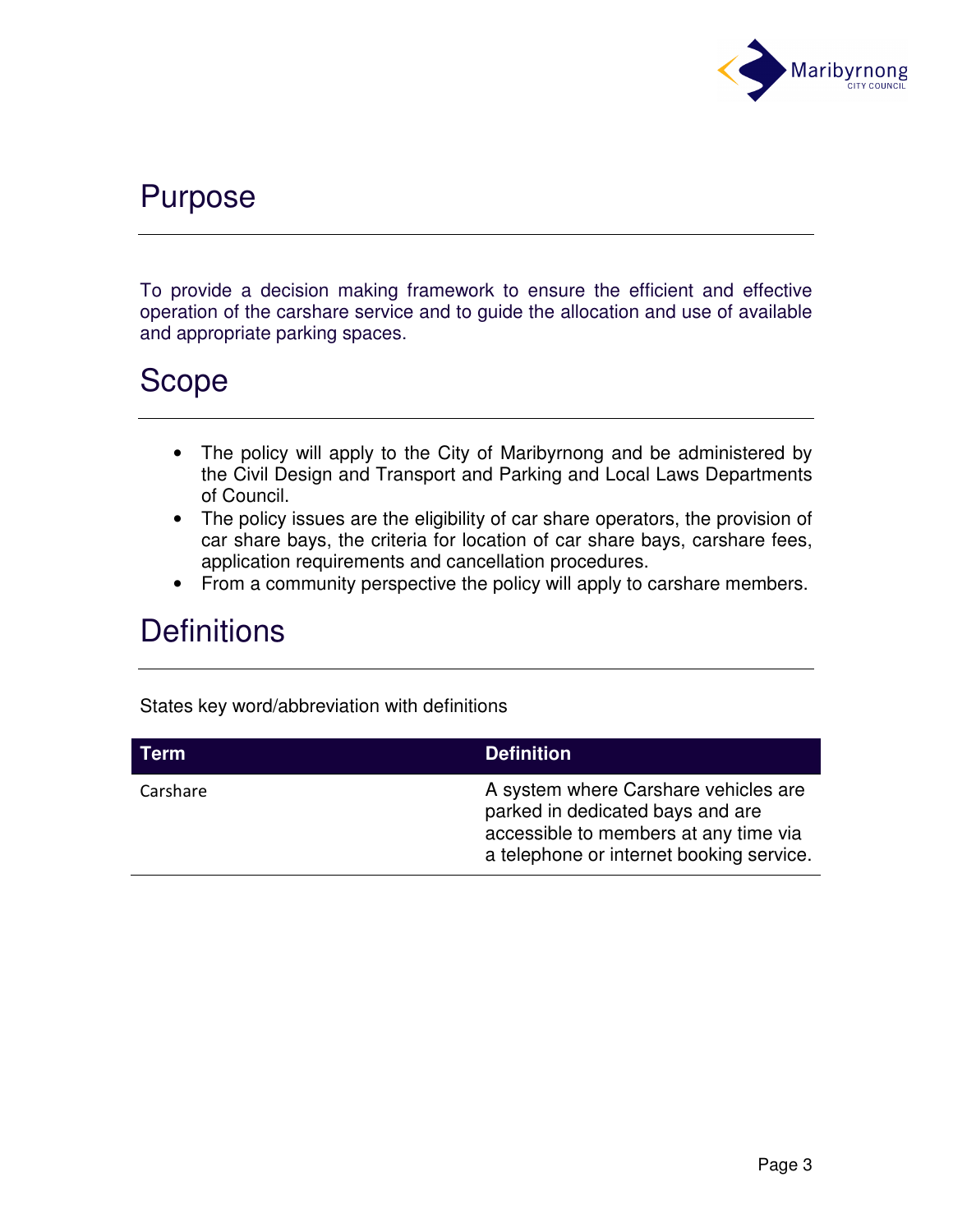

## **Responsibilities**

Sustainable Transport Officer Coordinator Transport Manager Civil Design and Transport Infrastructure Services Directorate Parking and Local Laws Coordinator Manager Regulatory Services Sustainable Development Directorate

## **Policy**

## **Eligibility of Carshare Operators**

The City of Maribyrnong will dedicate car parking spaces only to genuine Carshare Operators. To qualify, operators must:

- Provide, or be developing, a membership based service with access to a fleet of fuel efficient, low emission vehicles.
- Allow, at a minimum, any licensed driver over the age of 18 to join, subject to reasonable creditworthiness and driving history checks.
- Provide a 24 hours per day, seven days a week internet and phone-based booking and invoicing system and member support; as well as car cleaning and maintenance services.
- Offer a minimum booking duration of one hour or less.

### **Provision of Carshare Bays**

- Carshare bays are subject to approval by Council.
- The operator will identify and submit details of proposed sites.
- Council will assess the sites for suitability.
- Council will consult with nearby land owners and occupiers prior to installing on-street carshare bays. Council will consider submissions received and reserve the right to decline the application.
- A target for carshare bays in Maribyrnong is 50 No. by the end of this policy in 2021.
- Council reserves the right and may consider a subsidy or waiver to encourage car share in the north and western parts of Maribyrnong.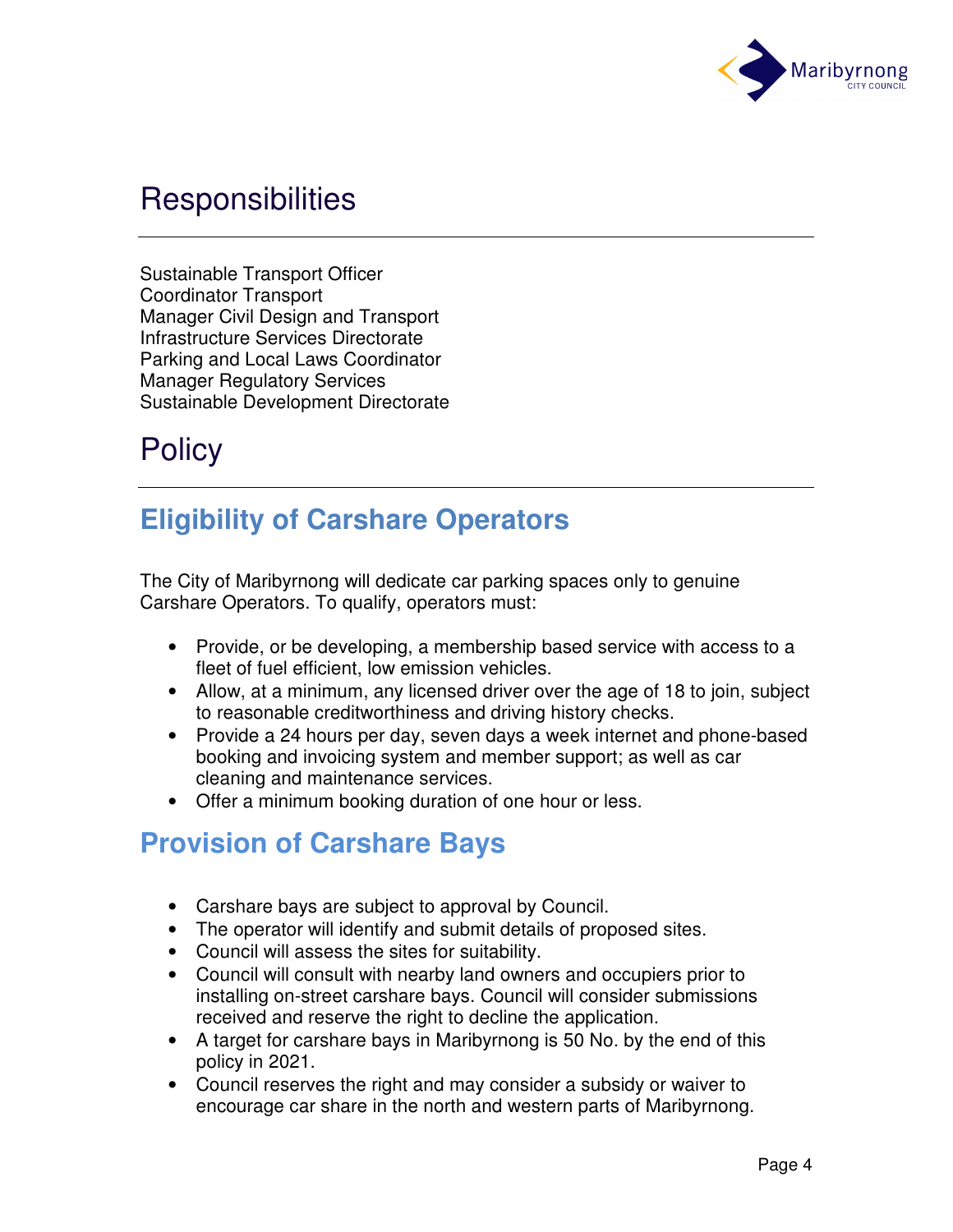

• Council may from time to time promote car share via Council's website and at other opportunities.

## **Criteria for Location of Carshare Bays**

Criteria for new carshare locations will include consideration of:

- Evidence of interest in carshare from the community.
- Proximity to public transport to maximise accessibility.
- Road safety and personal safety considerations.
- Density of residential and commercial uses.
- Impact on local residential and commercial parking availability.
- The opportunity to access an alternative car share vehicle should the potential location be booked.
- Number of existing carshare spaces in the vicinity of the proposed location.
- For new developments, the possibility of an integrated on-street car share bay option available to the general public will be considered as first choice.
- For new developments, should car share bays be located on private land, connected with a new development, the possibility of accessible carshare bays available to the general public will be considered as a second choice.
- For new developments, off street private car share bays will be considered, but normally only if the general public has access through any security system that may apply to the car park or parking bay areas or other via methods that may be adopted from time to time to allow car share public access.
- Proper forward planning between Council, developers and car share operators in the new building fit out to cater for any car share bays.

### **Carshare Fees**

Carshare operators will be charged for exclusive access to a carshare bay.

Council will charge the following two fees for each approved bay.

#### **1. Establishment Fee**

The costs of line marking and signposting the bay, and the right to operate a carshare service from a public parking space for two years is reflected in the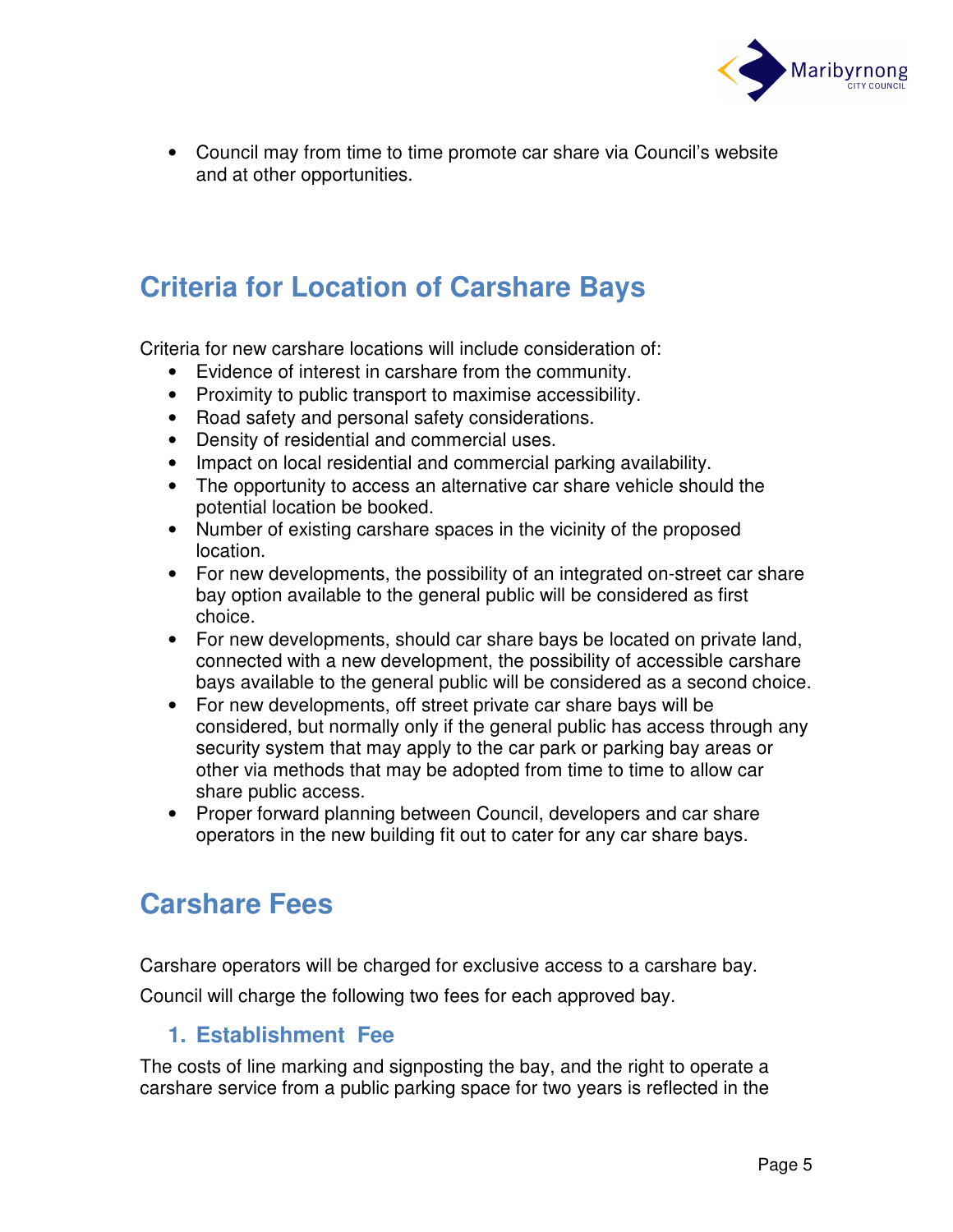

Establishment Fee – see Fee Schedule in Appendix 1. This fee covers the first two years of operation. The Establishment Fee is based on a full cost recovery approach for the activities undertaken by Council. Within a paid parking area a higher fee will be paid to cover lost parking revenue.

#### **2. Renewal Fee**

After the initial two years of operation, the carshare operator will be able to apply to renew the agreement for another two years by paying a Renewal Fee. The Renewal Fee allows carshare providers to operate a carshare service from a public parking space for a further two years. Renewal is subject to Council approval and is not automatic. Fees will be used to cover costs of ongoing maintenance of carshare bays and to provide for other sustainable transport modes. Within a paid parking area a higher fee will be paid to cover lost parking revenue.

Carshare providers with bays secured prior to the adoption of this policy may continue to use existing bays for a maximum period of one (1) year from adoption of this policy, after which they must apply to renew the agreement for another two years, and pay a Renewal Fee. The renewal fee is to be a biennial charge.

Council reserves the right to adjust the amounts payable and the fee schedule.

Fees may be adjusted following the adoption and implementation of Maribyrnong Parking Strategy.

Carshare operators with approved bays in Maribyrnong will be notified in writing of any change to the fee schedule, a minimum of 30 days before the updated fees take effect.

## **Application Requirements**

The Carshare operator must provide the following documents:

a. Evidence that the eligibility requirements are satisfied.

 b. Details of the proposed locations for the parking spaces, and reasons for the choice of location(s).

c. Evidence of appropriate public liability insurance.

 d. A report detailing carshare experience, capability and past performance.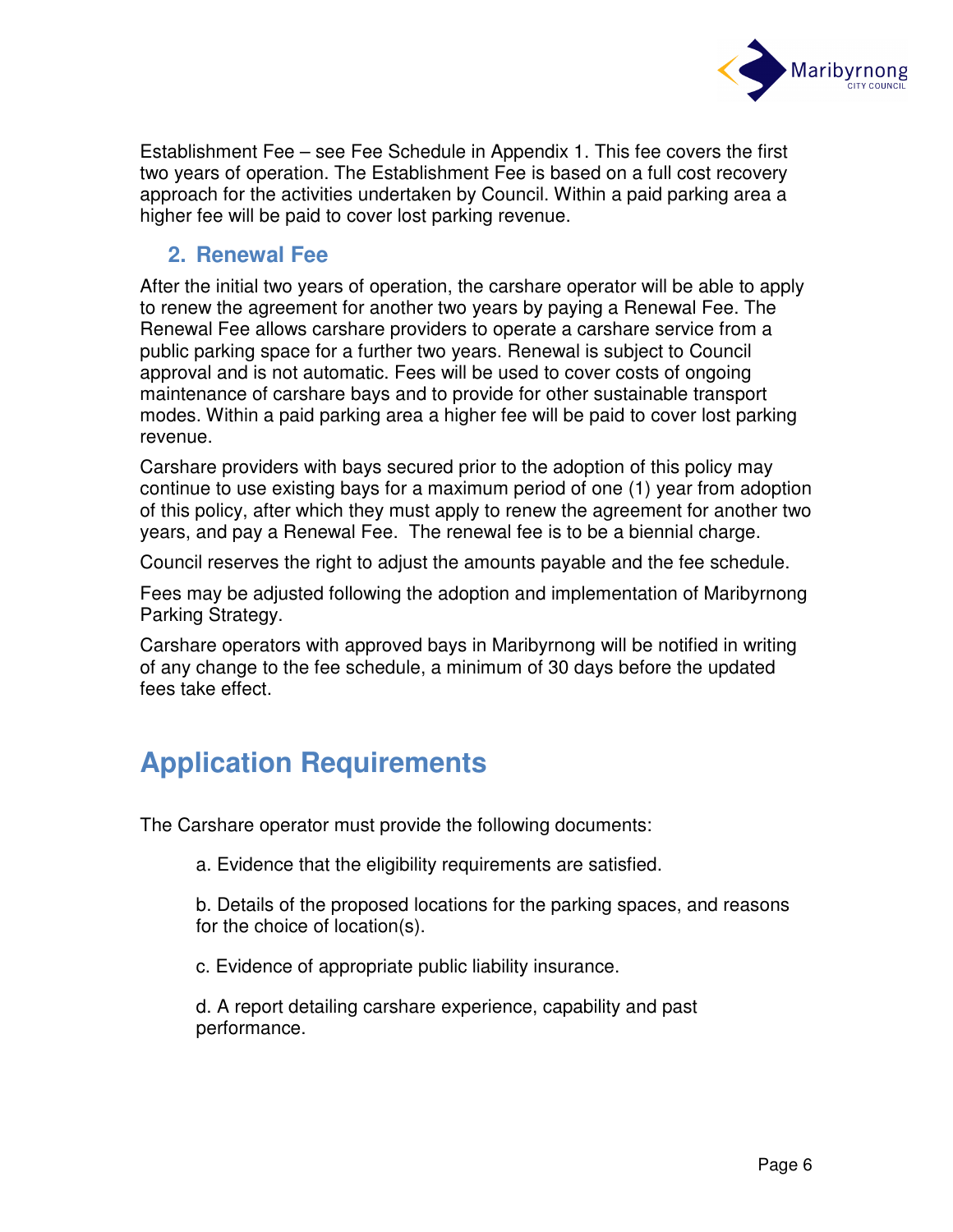

## **Operational Requirements**

- Carshare vehicles must prominently feature the operator's logo to be eligible to park in a carshare bay.
- Cars and immediate surrounds are to be kept in clean and tidy condition.
- Operators to obtain planning permits for signage (e.g. information boards) if applicable.
- Approved Carshare Operators will not locate additional carshare vehicles on public land within the municipality without gaining the approval of the Manager Civil Design and Transport.
- Although providing enforcement, Council will not be held responsible for non-compliance in the use of parking spaces dedicated to carshare.
- For car share bays on private property under the control of an Owners Corporation or private owner, preference will be given to car share bays that are available, where practicable, to the general public, as well as the residents of the development.

## **Reporting Requirements**

Carshare operators will provide written performance reports annually to Council. The vehicle utilisation and membership information in the reports will be used by Council to determine the value of carshare services to the City of Maribyrnong.

### **Cancellation**

Should Council deem it be necessary to relocate or suspend a carshare bay, Council will work with the relevant carshare operator to find a suitable alternative location. In such circumstances, the costs of new signage and linemarking will be covered by Council.

In the instance that an alternative site is unavailable, the carshare operator or any other person will not be entitled to any payment, compensation or damages of any kind from Council.

Council reserves the right to cancel a carshare operator's permit at any time with four (4) weeks written notice and upon cancellation will reimburse the balance of fees paid on a pro rata basis (excluding establishment fee).

# Key Stakeholders

- Sustainable Transport Officer
- Coordinator Transport
- Manager Civil Design and Transport
- Parking and Local Laws Coordinator